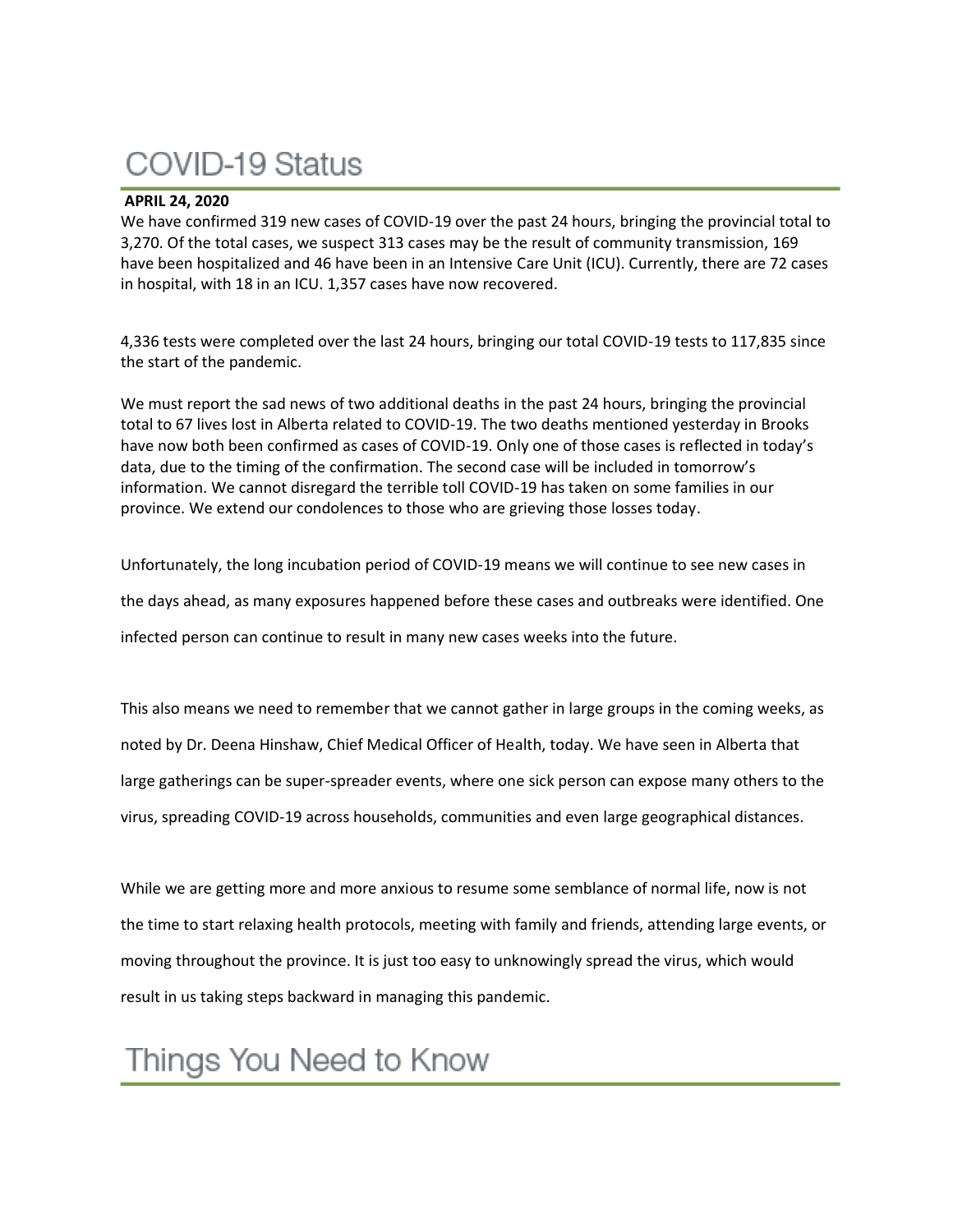#### **PPE Distribution to Community Physicians**

AHS is coordinating allocation of Personal Protective Equipment (PPE) during the COVID-19 pandemic. A [revised process](https://www.albertahealthservices.ca/assets/info/ppih/if-ppih-covid-19-ppe-distribution-community-specialists.pdf) is now in place for distribution of PPE to specialist physicians working in community (non-AHS) settings.

PPE distribution processes to the following groups has NOT changed and will continue as per usual:

- [PCN primary care physicians](https://www.albertahealthservices.ca/assets/info/ppih/if-ppih-covid-19-ppe-distribution.pdf)
- · [Non-PCN primary care physicians](https://www.albertahealthservices.ca/assets/info/ppih/if-ppih-covid-19-ppe-distribution-non-pcn.pdf)
- **[Pediatricians](https://www.albertahealthservices.ca/assets/info/ppih/if-ppih-covid-19-ppe-distribution-ob-gyn-peds.pdf)**
- · [Obstetricians and gynecologists](https://www.albertahealthservices.ca/assets/info/ppih/if-ppih-covid-19-ppe-distribution-ob-gyn-peds.pdf)

#### **PPE Tip of the Day**

The daily series - *PPE Tip of the Day* – features quick and simple reminders you can take forward into your practice, from shift to shift.

#### **Donning gowns:**

[Gowns prevent contamination](https://www.albertahealthservices.ca/assets/Infofor/hp/if-hp-ipc-donning-ppe-poster.pdf) of your clothing and arms. Make sure that both upper and lower ties are securely tied to adequately cover your back so that you avoid contamination. Also make sure that the cuffs of the gown cover your wrists. Find out more about donning gowns on the [donning poster](https://www.albertahealthservices.ca/assets/Infofor/hp/if-hp-ipc-donning-ppe-poster.pdf) and in the [video.](https://ahamms01.https.internapcdn.net/ahamms01/Content/AHS_Website/Information_For/if-hp-ipc-donning-and-doffing.mp4)

### In the Zones

#### **Zone Emergency Operations Centre (ZEOC) Update – Calgary**

The Calgary Zone has expanded its testing capacity with the opening of two new fast track assessment centres on Monday, April 20. One centre opened in High River and the other opened in Springbank.

These assessment centres are in addition to the four fast track assessment centres and one indoor centre already open in the Calgary Zone. The team is hard at work planning for yet another fast track assessment centre in Airdrie, set to open tomorrow.

Executive Director of Community Health Services, Laurie Blahitka, shared some recent photos, which include the team of nurses at the Springbank centre and the drive-through centre in High River, with some horse-powered transportation in the background. Laurie noted, "I am so privileged to work with such great staff at AHS."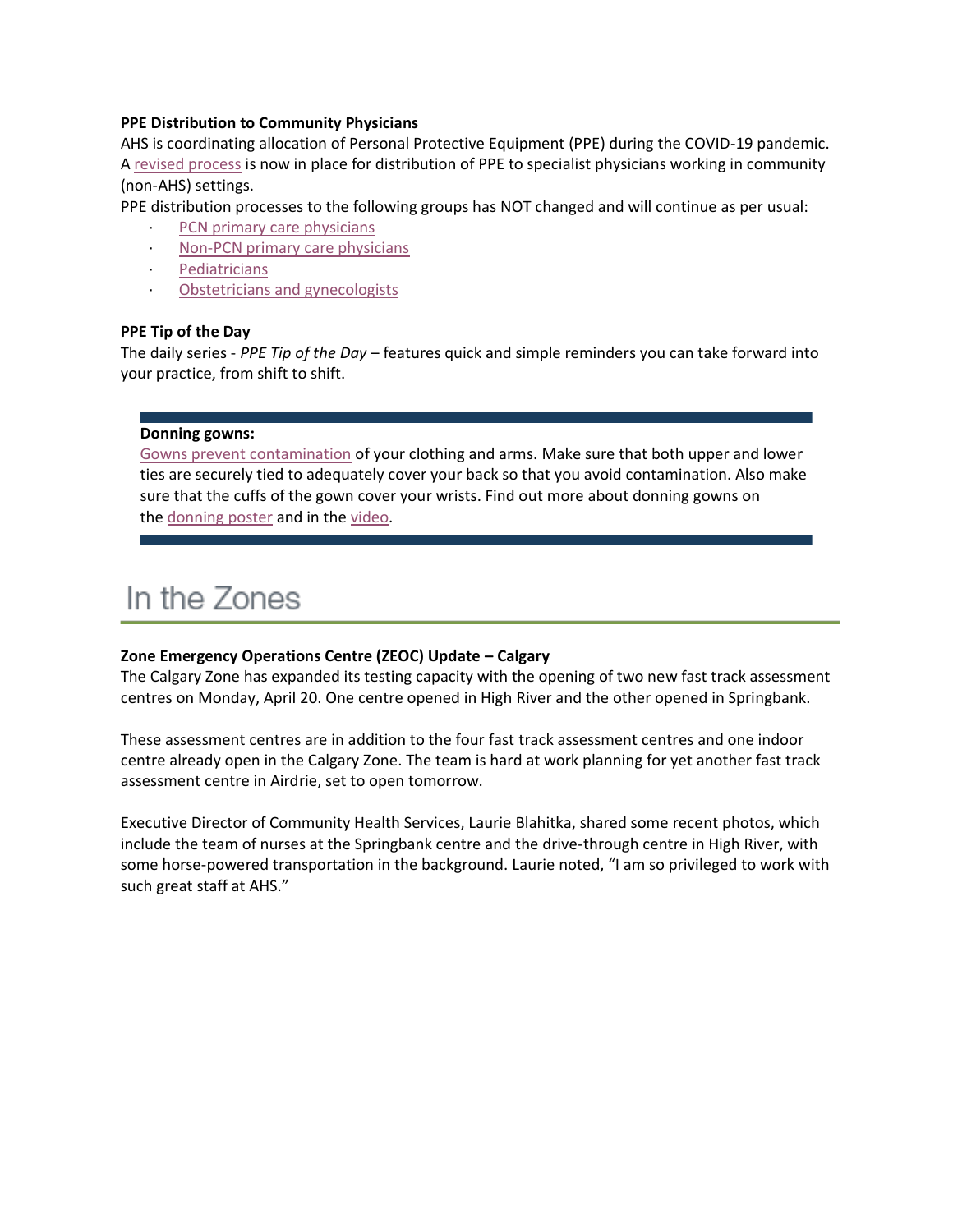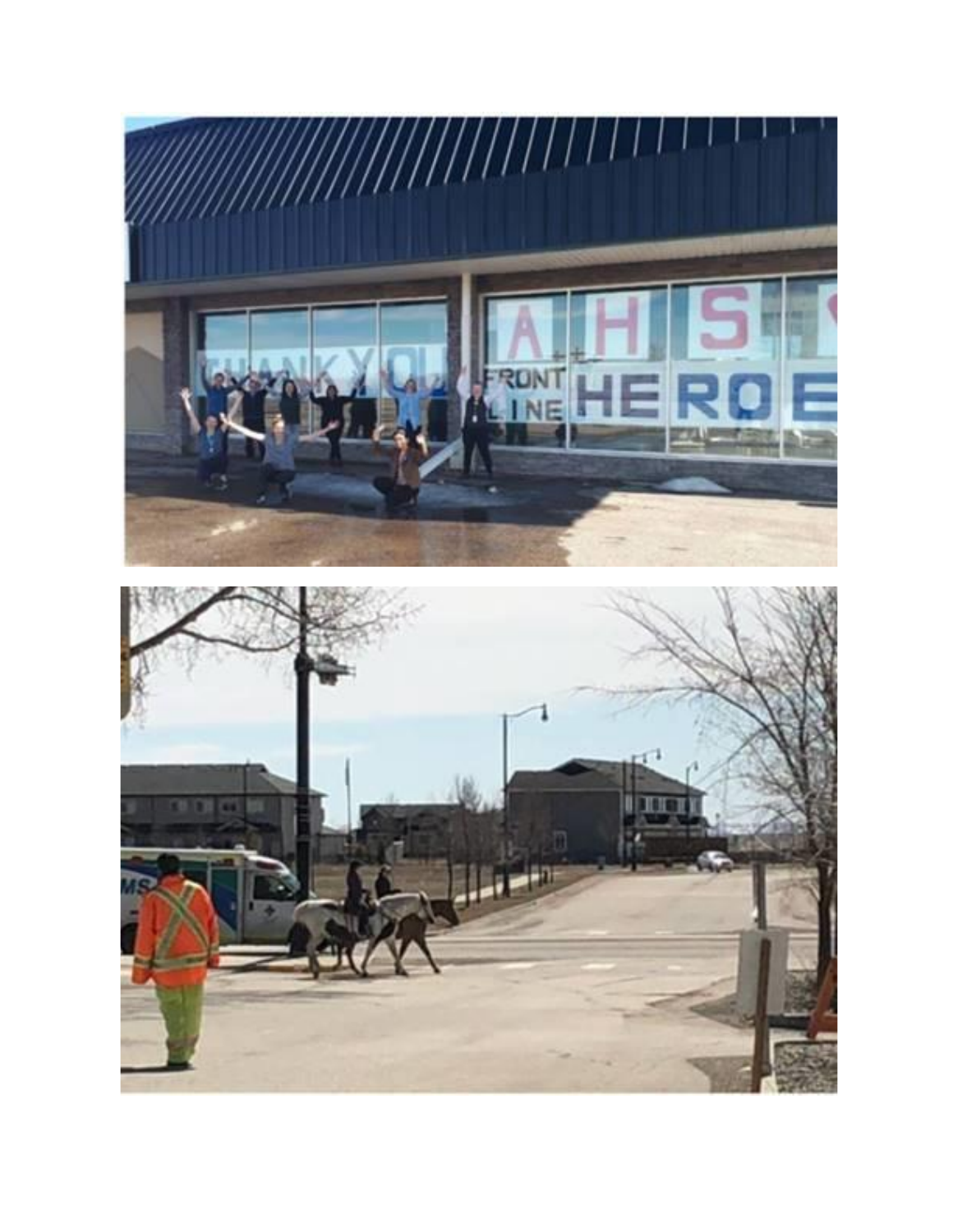#### **Construction at PeterLougheed Centre Update**

Construction continues on a field hospital outside of the Peter Lougheed Centre in Calgary. The temporary structure, donated to AHS by Alberta company Sprung Structures, is now being fitted so it can provide additional inpatient capacity in time for the expected surge in demand from COVID-19. This video captures some of the work done April 13-17. The field hospital is expected to be complete in late April.



Building a field hospital: Time-lapse video

## Be Well - Be Kind

#### **Mental Health Supports for Patients**

During COVID-19, it's important that patients struggling with mental health concerns are aware of the supports available to them. Please encourage patients and colleagues who are struggling, to reach out to the healthcare provider or mental health professional who usually provides their care. This might include their family doctor, counsellor, therapist, psychologist, nurse/nurse practitioner or social worker.

Albertans can also call the Mental Health Helpline at 1-877-303-2642 for 24/7 assistance. Additionally, AHS has [resources and services,](https://www.albertahealthservices.ca/amh/Page16759.aspx) including [Text4Hope,](https://www.albertahealthservices.ca/topics/Page17019.aspx) available to help you or someone you know, especially during this difficult time.

#### **Mental Wellness Moment – Making healthy choices about substance use**

More stress. More time at home. More opportunity. There are many reasons alcohol and drug use could increase during a time of pandemic. In this Mental Wellness Moment, Dr. Nicholas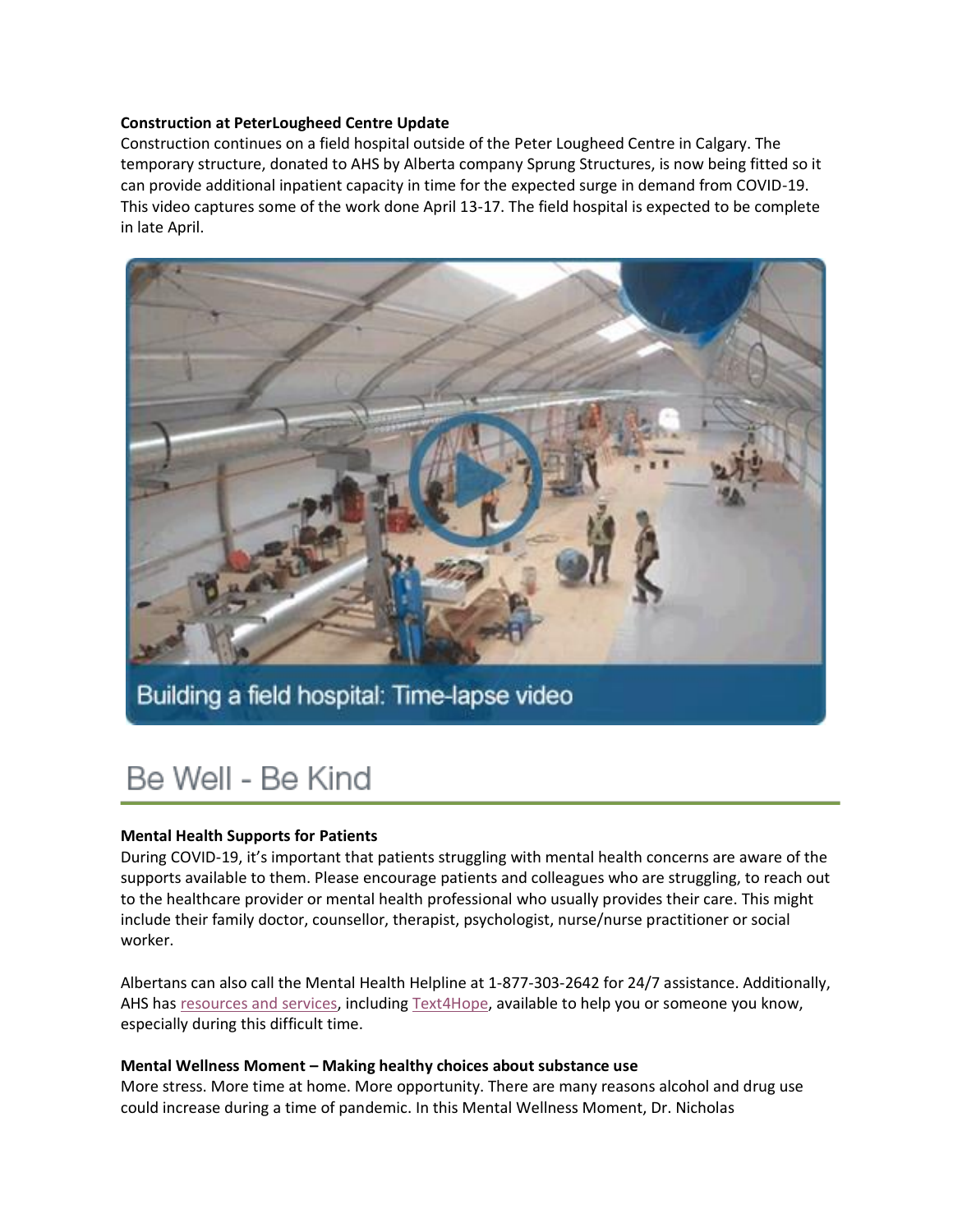Mitchell [suggests other ways to manage stress and anxiety, and offers advice on how to make healthy](https://www.albertahealthservices.ca/topics/Page17012.aspx)  [choices about substance use.](https://www.albertahealthservices.ca/topics/Page17012.aspx)



### A Mental Wellness Moment with Dr. Nicholas Mitchell

This clip is one in a series of short [Mental Wellness Moment videos](https://www.albertahealthservices.ca/topics/Page17012.aspx) where Dr. Mitchell talks about protecting your mental health in a time of pandemic. AHS has more resources to look after your mental health at [ahs.ca/covid.](http://www.ahs.ca/covid)

#### **Shout Out**

The Foothills Medical Centre (FMC) team has launched a new video series which highlights FMC team members who are stepping up to ensure patients, staff and physicians are supported in a safe environment during COVID-19. *[Thank You FMC!](https://youtu.be/EWc3V9GnTLs)*will be available each week profiling new teams whose dedication is inspirational.

Please check out the first [video from FMC,](https://youtu.be/EWc3V9GnTLs) featuring Dr. Luanne Metz and the entry management/staff screening team.

Our Emergency Coordination Centre (ECC) has been the heart of pandemic management for AHS in Alberta. There are dozens of team members at the ECC who have been working some very grueling days, over the course of many weeks now. Within the ECC director group, Kathy Sokol, ECC Logistics Chief, has performed some logistical miracles, working tirelessly to provide critical personal protective equipment (PPE) to thousands of providers beyond AHS. We want to recognize Kathy and her commitment to responding to the needs of Albertans at this unprecedented time. According to other ECC members, "Kathy answers her phone 24/7 and expedites PPE to be transported to all kinds of external agencies, no matter what time of day. The word "no" is not in her vocabulary. She takes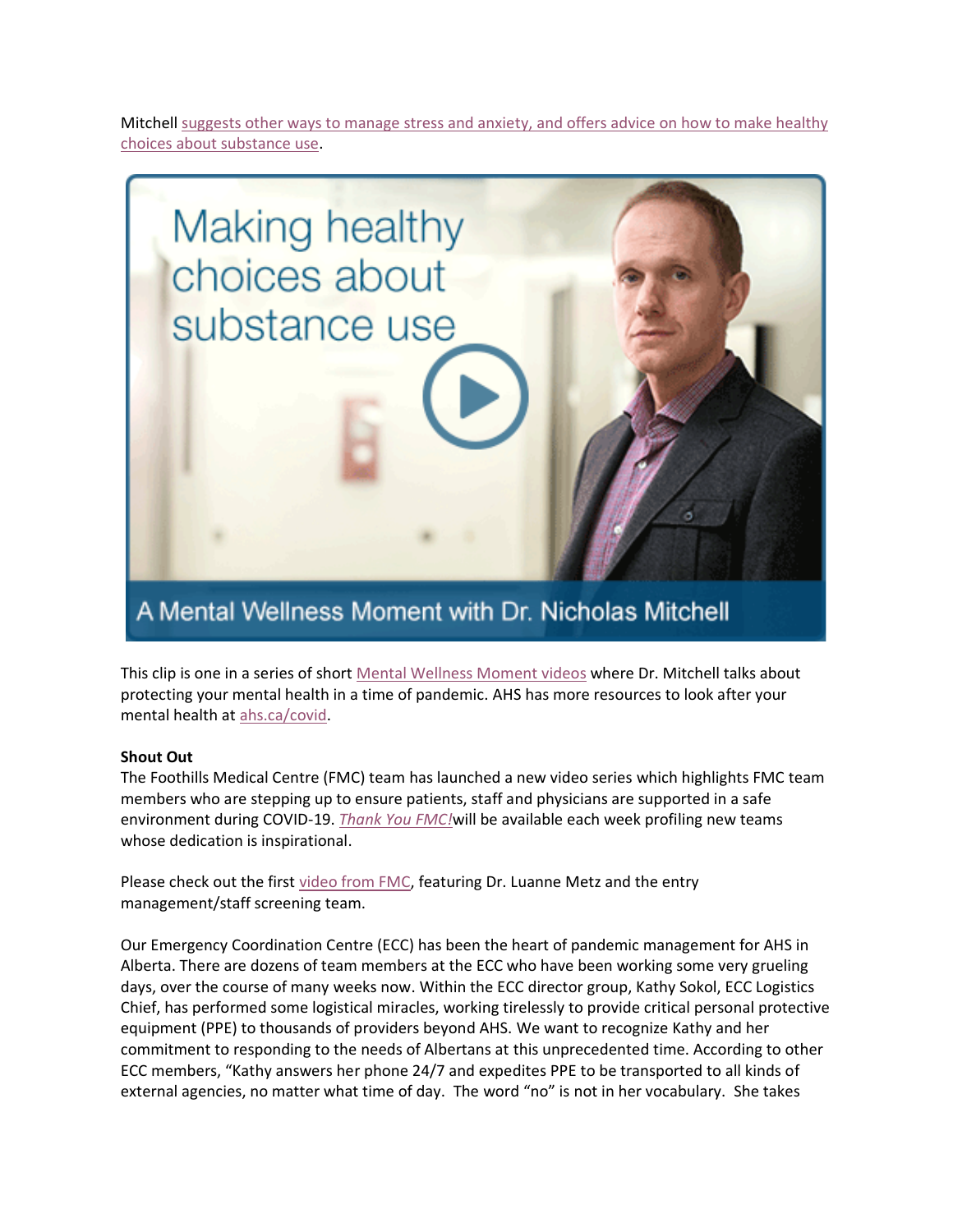each challenge head on and never appears daunted by the task." Thank you to Kathy, and our ECC teams, for the incredible job you are doing to keep Albertans safe.

#### **Community Acts of Kindness**

As part of our ongoing recognition for volunteers during National Volunteer Week, we want to thank our many volunteers who are finding innovative ways to support patients, clients and residents during the pandemic. Using technology, volunteers have been able to provide spiritual care services, entertainment, and even virtual patient visits to those who may be feeling isolated. Through their creativity, AHS has been able to continue some entire programs from a safe physical distance. As an example, Wendy Townson, North Zone Manager of Volunteer Resources, shared how one of their favourite visitors, Bob the miniature pony, has been making stops outside residents' windows to brighten their day and maintain their connections to these special programs. This kind of support helps reduce social isolation and enables positive health outcomes.